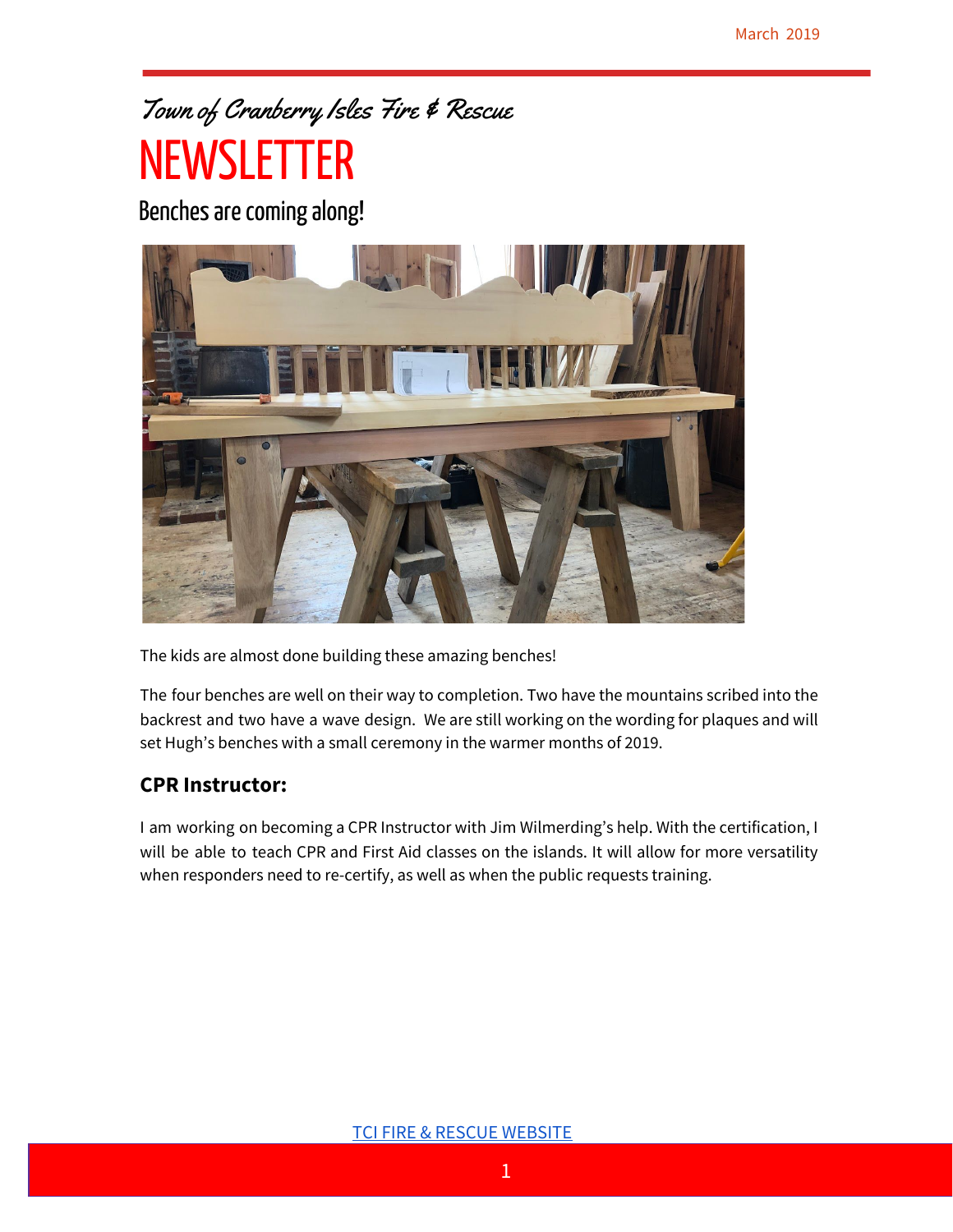#### **Air Raid Sirens:**

David Rackliff and I checked in on the Air Raid Sirens on Cranberry and Islesford on February 28. Both sirens are functional but need some refurbishing. The plan is to take the sirens down and spruce them up a bit and then mount them on their respective fire stations with switches so that they may be used in the event of a major emergency.



Pictured above:

Great Cranberry Island's Siren, currently located in the Church Steeple.



Pictured above:

Islesford's Siren, currently located at the old firehouse.

TCI FIRE & RESCUE [WEBSITE](https://sites.google.com/tcipublicsafety.org/publicsafety/home?authuser=1)